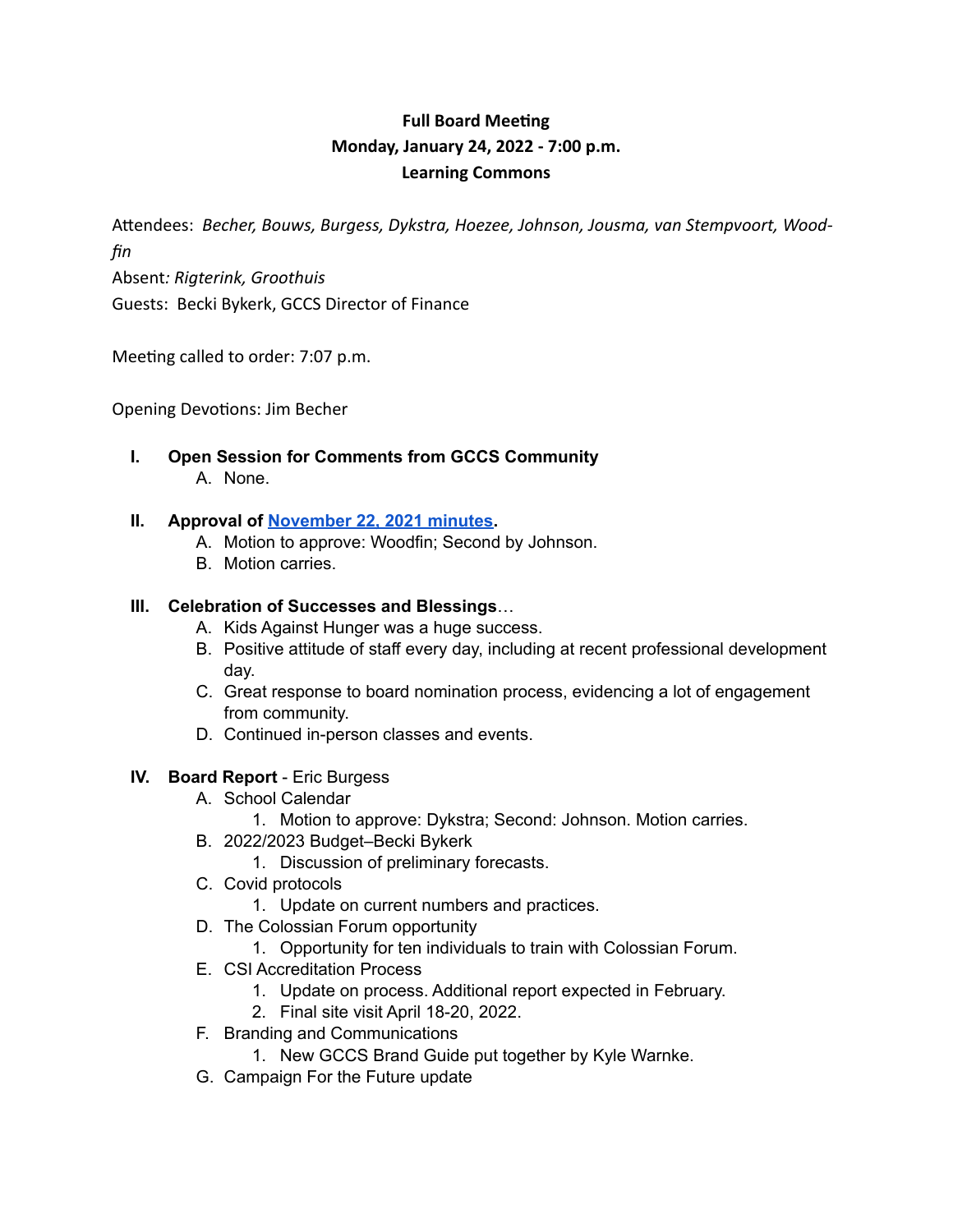1. Discussion of potential needs and initial strategy for fundraising, as well as potential timeline in which to go public with the campaign.

## **V. Board Nominations -** Doug

- A. Board qualifications discussion
	- 1. Discussion of potential skill sets needed.
- B. Process discussion
	- 1. Initial questionnaire to nominees by Friday, 1/28.
		- a) Ask for response by Monday, 2/7.
	- 2. Interviews on Tuesday and Wednesday, 2/15 and 2/16 from 6-8 pm.
		- a) 8 interviews each night, in 2 groups (4 each).
		- b) Eric B. can help us make a Google form, if necessary.

### **VI. Committee Reports**

- A. Executive committee (standing): December 14, 2021 minutes & January 18, 2022 minutes
- B. GCCS Foundation Board (standing): Jim B. meeting Feb 4
- C. Financial Sustainability (task force): Heather H., Becki Bykerk
- D. Campaign for the Future (task force): Rob G. -
- E. Policy Committee (task force): Mindi, Lisa J. -

### **VII.** Miscellaneous Matters

- A. Confirmation of dates for Board meetings:
	- 1. February 28
	- 2. March 21 Annual Meeting (via Zoom). Note Change of date
	- 3. April 25
	- 4. May–we typically do not meet in May.
	- 5. June 13–Note Change of date
- B. Nice Twice snow shoveling
- C. Discussion of snow day policy and potential amendment of policy to require online learning on third consecutive snow day.

### **VIII.** Executive Session

- A. Motion to enter executive session at 9:06 pm: Motion by Hoezee, second by Dykstra. Motion carries.
- B. Motion to leave executive session at 9:16 pm: Motion by Johnson; second by Jousma. Motion carries.

Closing Prayer: Steve van Stempvoort Meeting adjourned at 9:18 pm